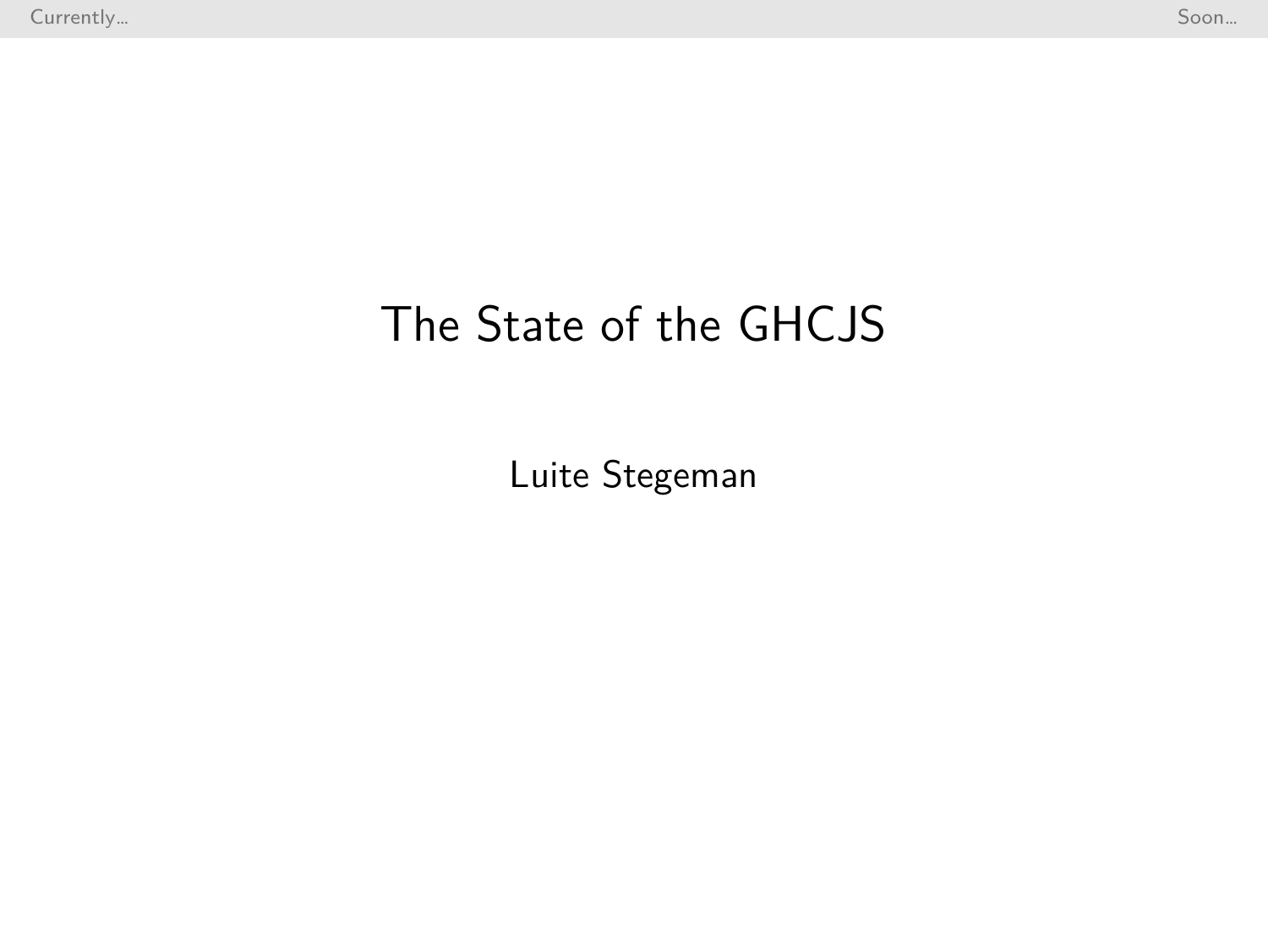# <span id="page-1-0"></span>[Currently…](#page-1-0)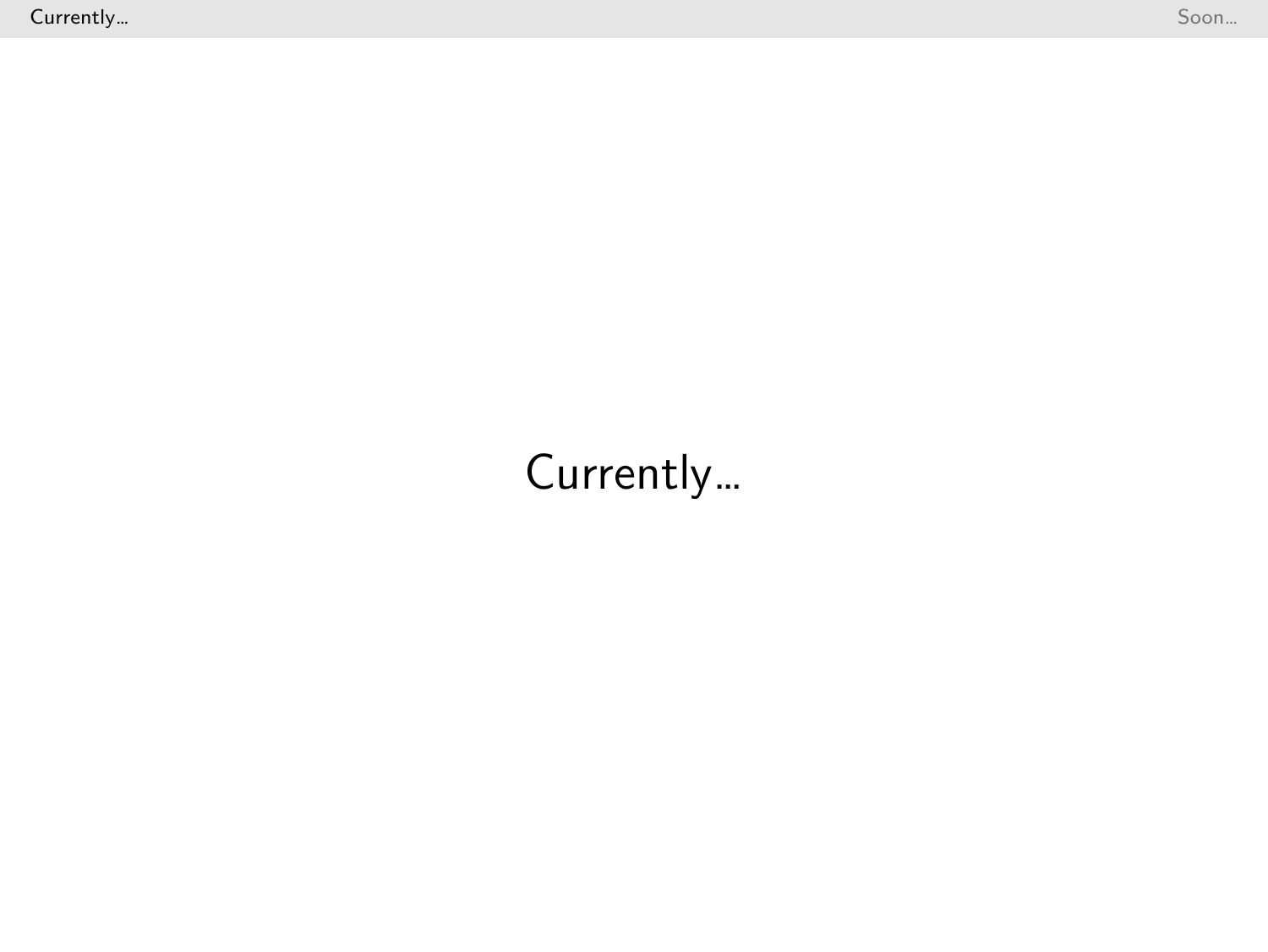### Works out of the box with GHC 7.10.2!

After Hackage release (soon…):

```
$ cabal install ghcjs
$ ghcjs-boot
```
Before it's been actually uploaded, use a snapshot:

\$ cabal install http://ghcjs.luite.com/improved-base.tar.gz \$ ghcjs-boot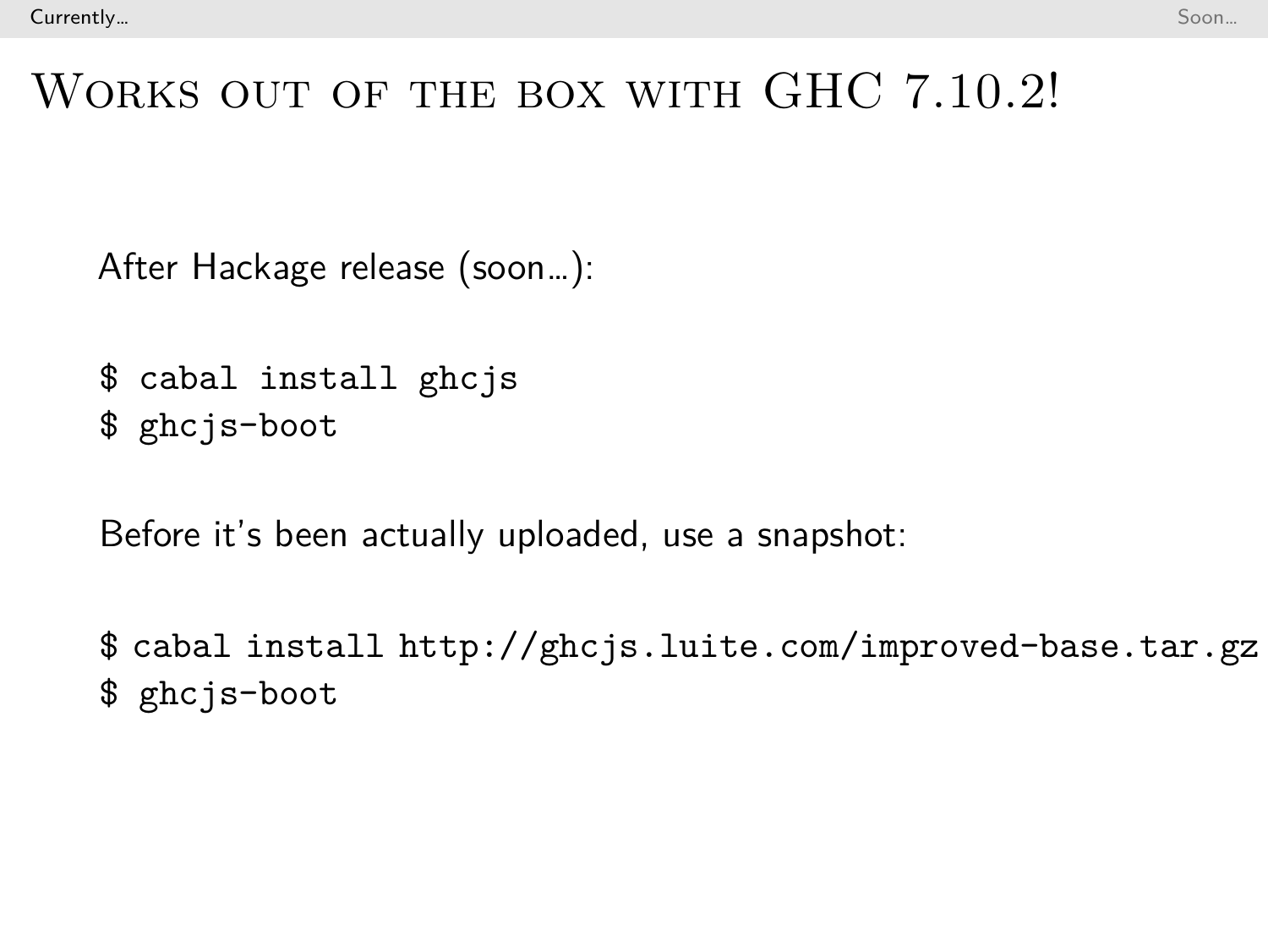## Where we are

Since last ICFP:

- $\blacktriangleright$  Cabal support merged (version 1.22)
- ▶ Stack support
- $\triangleright$  Time profiling (node. is only)
- ▶ Base library rewrite (improved-base)
- ▶ GHCJSi REPL (experimental)
- ▶ Major performance improvements (linker, Template Haskell)
- ▶ FFI more flexible: More types allowed, return (unboxed) tuples
- ▶ Many bugs fixed!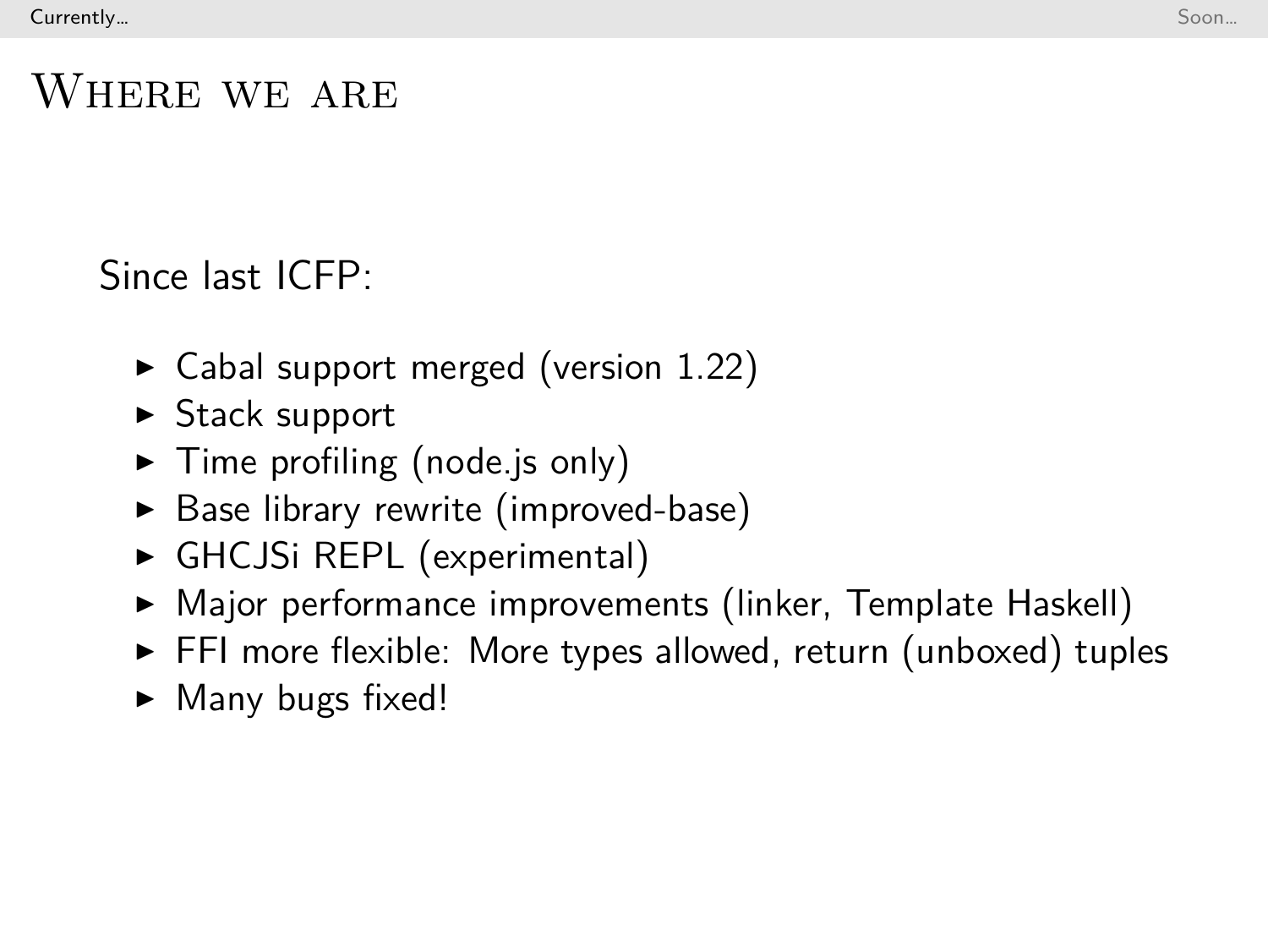#### Improved-base

- ▶ Rewrite of the ghcjs-base package
- ▶ *Batteries included* for standard JavaScript:
	- ▶ Data. JSString library with full Data. Text API and stream fusion
	- ▶ JavaScript.Array
	- ▶ JavaScript.TypedArray
	- ▶ JavaScript.Number
	- ▶ JavaScript.Object
- ▶ Standard web API's:
	- ▶ JavaScript.Web.Canvas (used to be in ghcjs-canvas)
	- ▶ JavaScript.Web.Storage
	- ▶ JavaScript.Web.WebSocket
	- ▶ JavaScript.Web.XMLHttpRequest
- ▶ Todo:
	- $\triangleright$  JSON support unfinished (ideally: integration with aeson)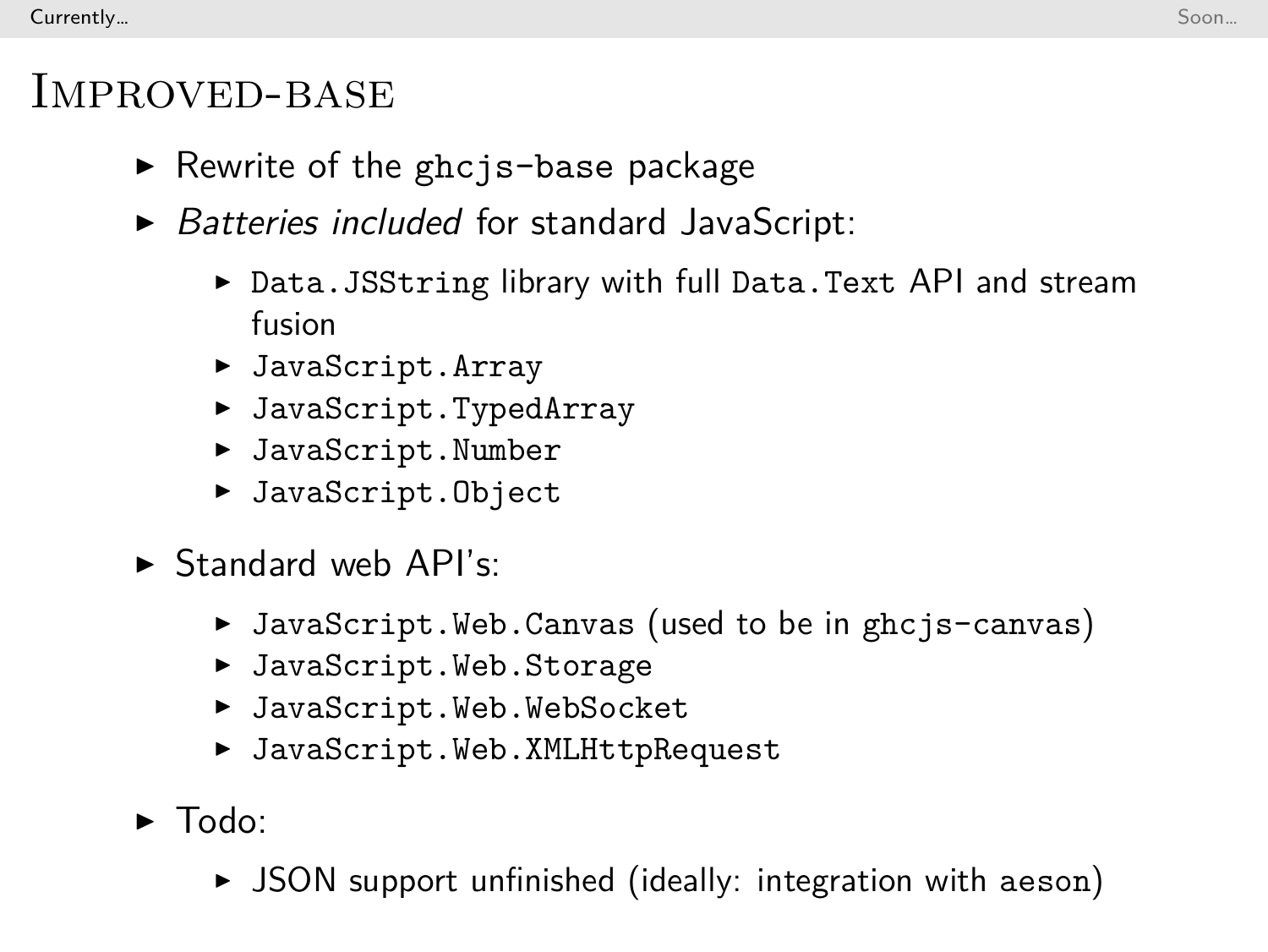### PROFILING

Based on Cost Centre Stacks, like GHC

- ▶ Heap Profiling
	- ▶ Last year GSoC
	- ▶ GUI still incomplete
- ▶ Time Profiling (node.js)
	- $\triangleright$  Uses the built-in statistical profiler
	- ▶ record Cost Centre Stacks in samples
	- $\triangleright$  Requires installation of support library with npm
	- ▶ see /utils/ghcjs-node-profiling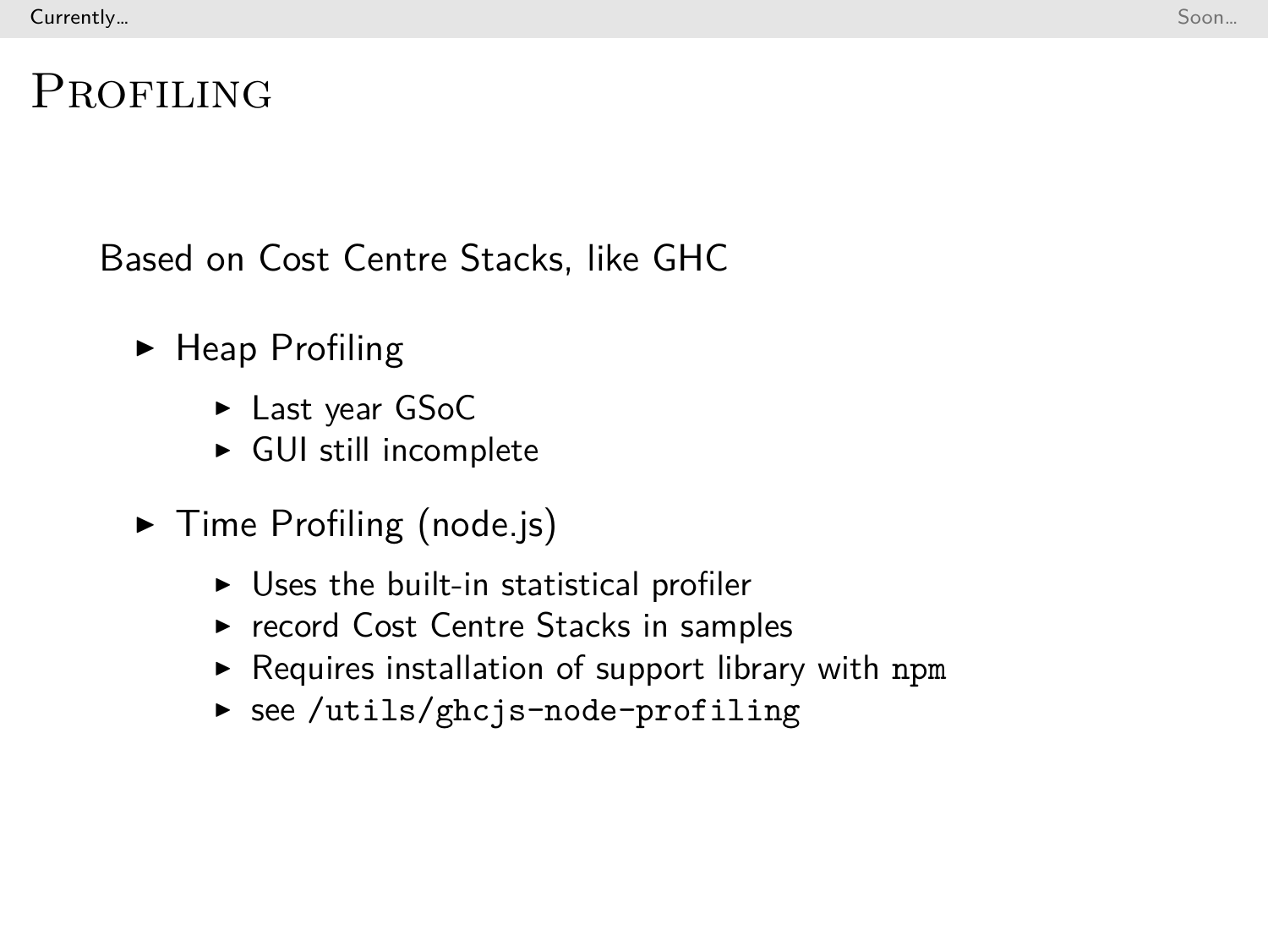#### TIME PROFILING REPORT

98.8% 00.0% LazyCompile: ~Module.\_extensions..js module.js 98.8% 00.0% LazyCompile: ~Module.\_compile module.js:378:37 98.8% 00.0% Function: ~<anonymous> /home/luite/ghcjs/tes 98.5% 00.0% LazyCompile: ~h\$cpuProfiler.runCC /home/lu: 59.1% 00.0% CostCentre: cost centre A main.hs:10:10 39.7% 00.0% CostCentre: cost centre B main.hs:14:3 39.7% 39.6% CostCentre: cost centre C main.hs:21:9 19.4% 19.4% CostCentre: cost centre C main.hs:21:9 39.4% 00.0% CostCentre: cost centre B main.hs:14:3 20.0% 19.8% CostCentre: cost centre A main.hs:10:10 00.2% 00.1% LazyCompile: \*pow native math.js:89:17 19.4% 19.4% CostCentre: cost centre C main.hs:21:9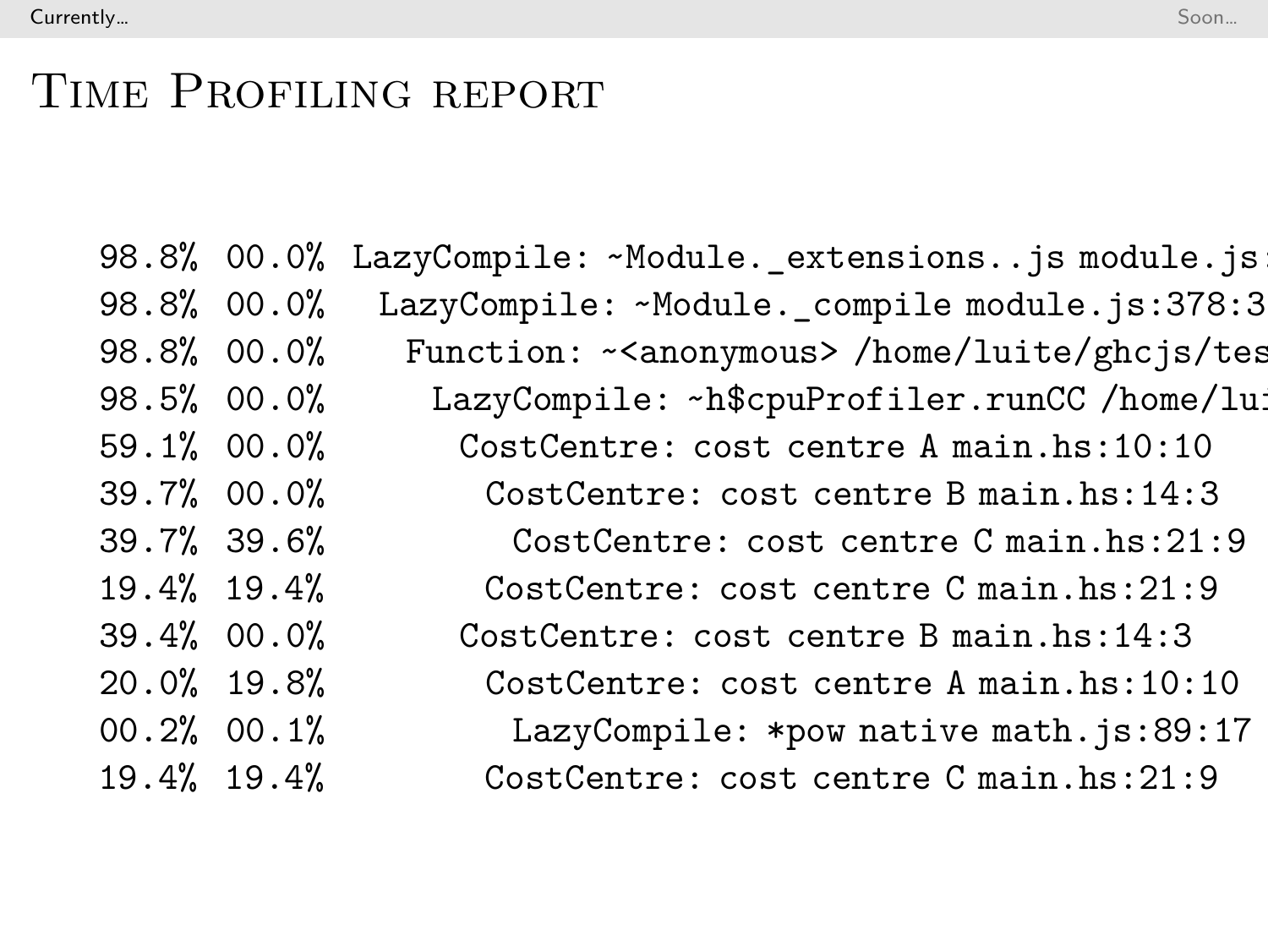## GHCJSi

- ▶ Finally, a REPL! (experimental!)
- ► See ghcjsi branch on Github
- ▶ Works like GHCi with full DOM access and JavaScript FFI
- ▶ Code runs on node. js until a browser connects
- $\triangleright$  Uses incremental linking:
	- 1. compile expression
	- 2. collect JS code for dependencies not yet loaded
	- 3. send code to JS engine and run

Limitation: *Stepping and tracing not yet supported*



Figure 1: GHCJSi components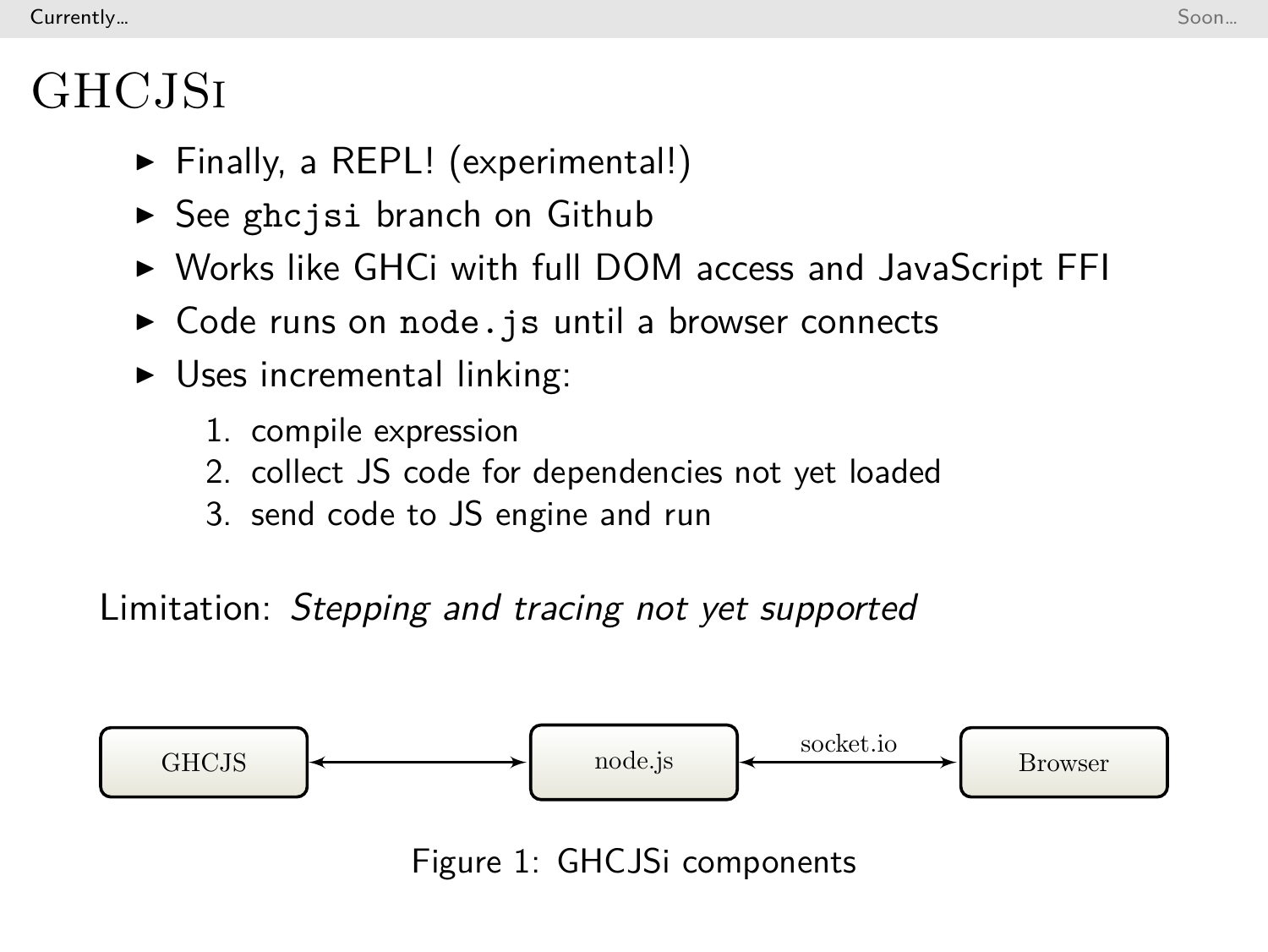| $\circ$ $\circ$ $\circ$<br>$\blacksquare$ test - node - 87×35<br>luite@Luites-MBP:~/ghcjs/test\$ cat Test.hs            | 888                                          | localhost:6400         | $\times$ | $\circ$<br>÷. |
|-------------------------------------------------------------------------------------------------------------------------|----------------------------------------------|------------------------|----------|---------------|
| {-# LANGUAGE JavaScriptFFI #-}                                                                                          | $\leftarrow$ $\rightarrow$<br>$\mathbb{C}^2$ | i là<br>localhost:6400 |          | ☆<br>$\equiv$ |
| module Test where                                                                                                       |                                              |                        |          |               |
| import Data.JSString                                                                                                    | 20                                           |                        |          |               |
| foreign import javascript unsafe<br>"document.write(\$1+'<br>');"<br>$is_mrite :: JSStrina \rightarrow IO \cap$         | abc                                          |                        |          |               |
| x :: Integer                                                                                                            |                                              |                        |          |               |
| $x = 10$                                                                                                                |                                              |                        |          |               |
| luite@Luites-MBP:~/ghcjs/test\$ cabal repl                                                                              |                                              |                        |          |               |
| Preprocessing library test-0.4<br>GHCJSi, version 0.1.0-7.10.1.20150612: http://www.github.com/ghcjs/ghcjs/ :? for help |                                              |                        |          |               |
| (Test.hs, interpreted)<br>[1 of 1] Compiling Test                                                                       |                                              |                        |          |               |
| Ok, modules loaded: Test.                                                                                               |                                              |                        |          |               |
| *Test>                                                                                                                  |                                              |                        |          |               |
| browser connected, code runs in browser from now                                                                        |                                              |                        |          |               |
| $Test$ $\times$                                                                                                         |                                              |                        |          |               |
| 10                                                                                                                      |                                              |                        |          |               |
| *Test> import Data.JSString                                                                                             |                                              |                        |          |               |
| *Test Data.JSString> let $y = pack$ (show \$ $x + x$ )<br>*Test Data.JSString> :t y                                     |                                              |                        |          |               |
| v :: JSString                                                                                                           |                                              |                        |          |               |
| *Test Data.JSString> js_write y                                                                                         |                                              |                        |          |               |
| *Test Data.JSString> :set -XOverloadedStrings                                                                           |                                              |                        |          |               |
| *Test Data.JSString> is_write "abc"                                                                                     |                                              |                        |          |               |
| *Test Data.JSString>                                                                                                    |                                              |                        |          |               |
|                                                                                                                         |                                              |                        |          |               |
|                                                                                                                         |                                              |                        |          |               |
|                                                                                                                         |                                              |                        |          |               |
|                                                                                                                         |                                              |                        |          |               |
| <b>AMORITAN PRINT</b>                                                                                                   |                                              |                        |          |               |

Figure 2: GHCJSi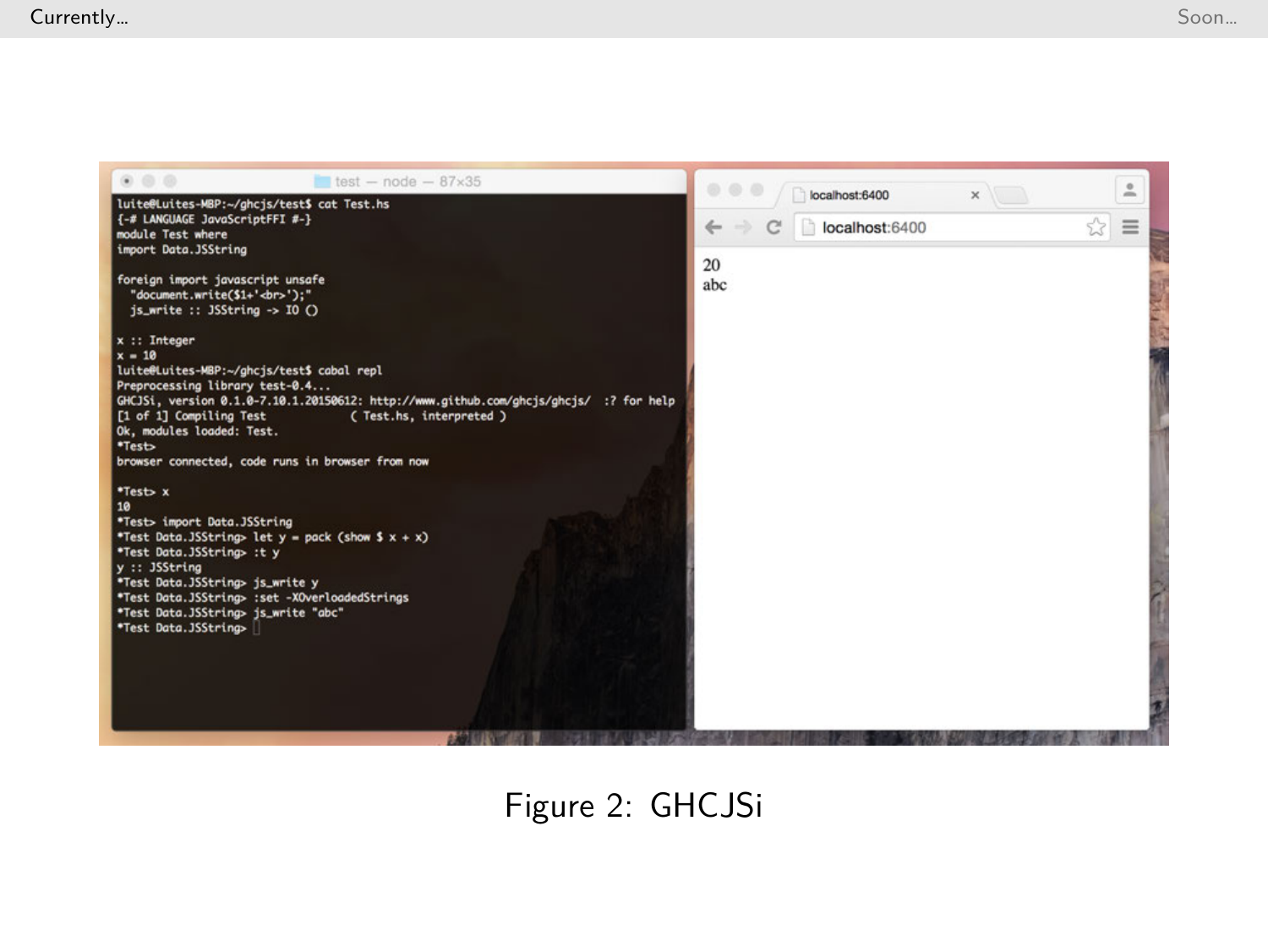Currently...

Soon...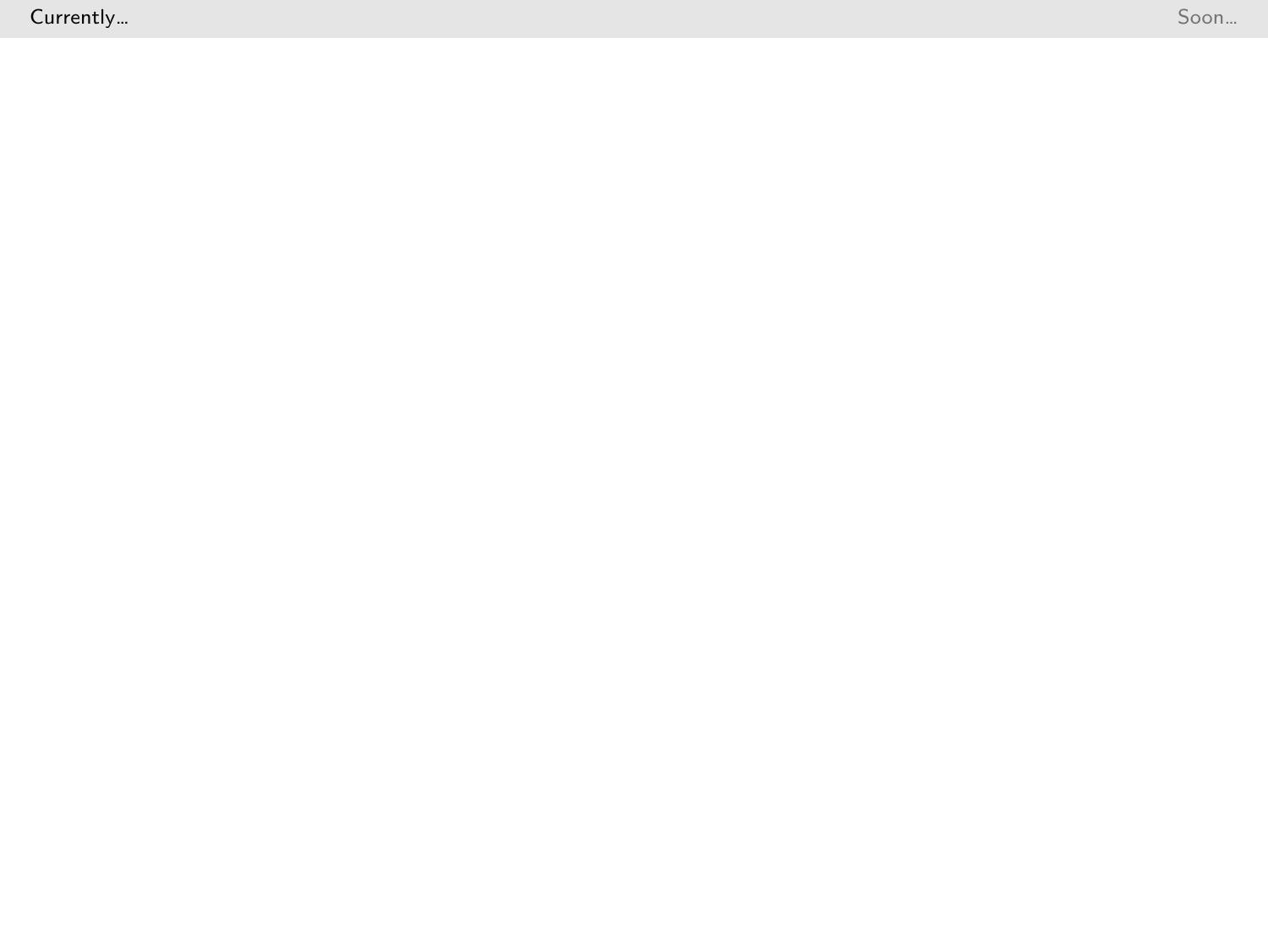## <span id="page-10-0"></span>Soon...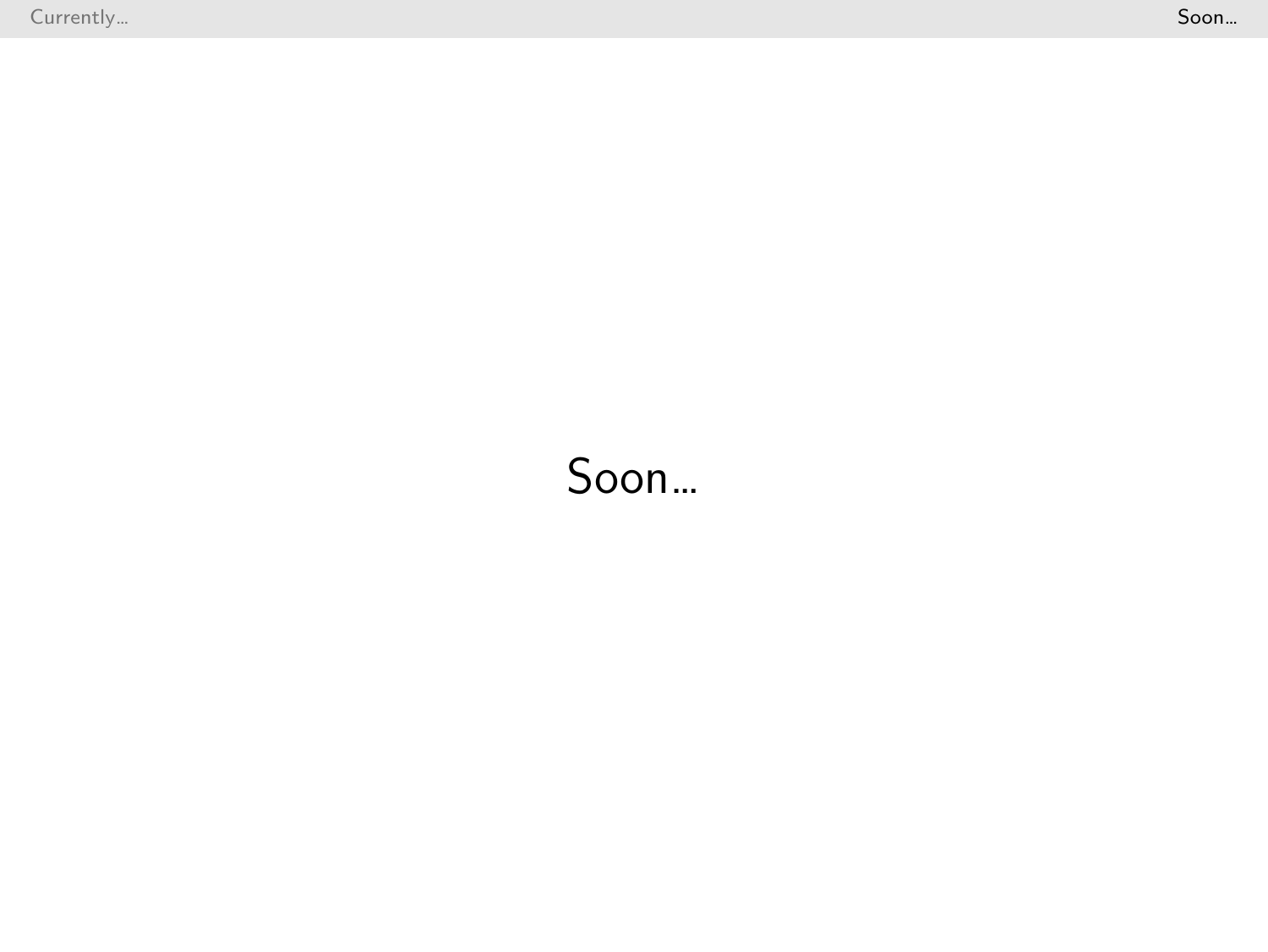

Figure 3: West Coast Trail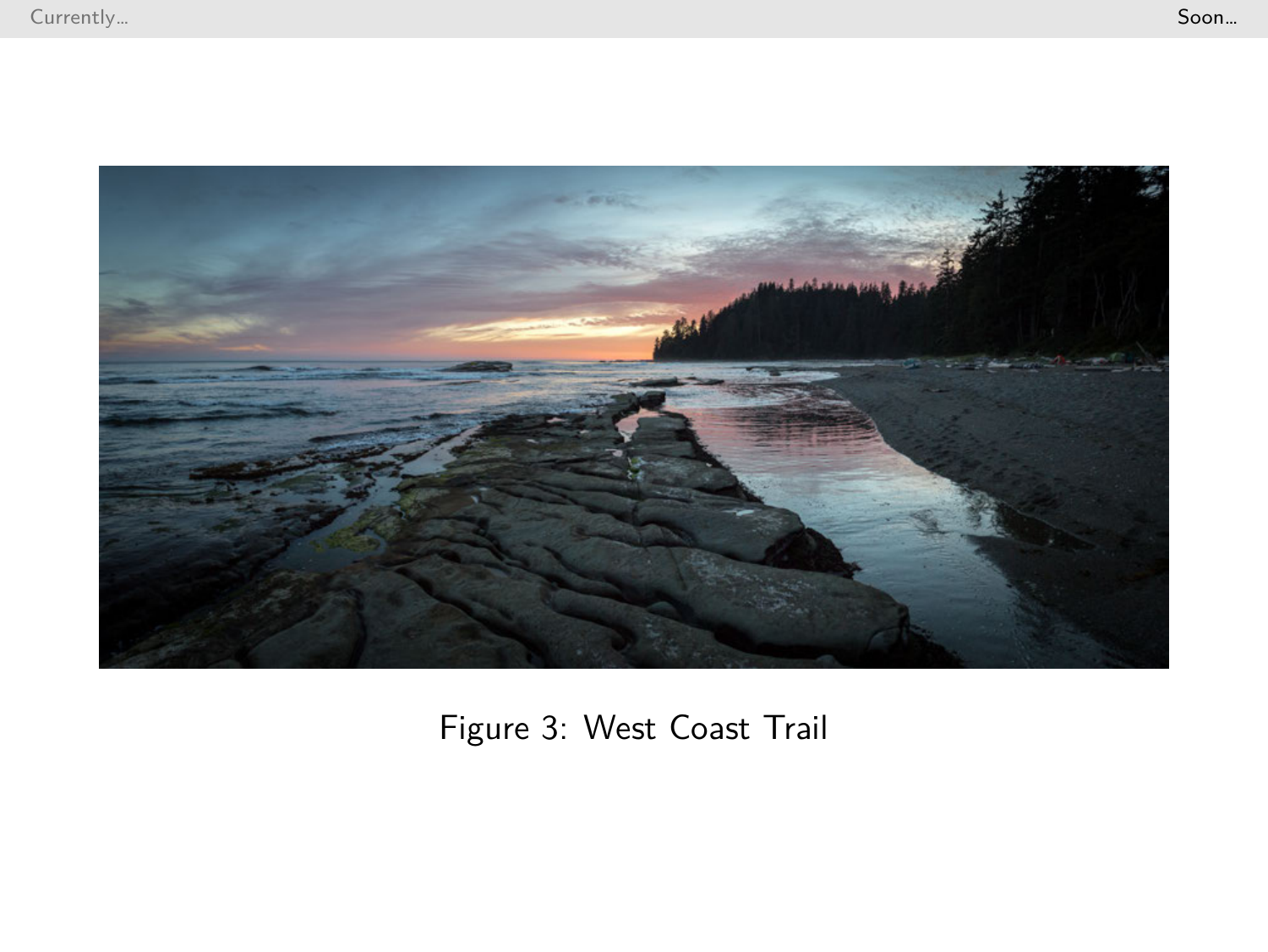#### SHORT-TERM GOALS

- ▶ Code size and performance improvements
	- ▶ Better optimizer
	- $\blacktriangleright$  ES2015 support (tail calls)
- ▶ Better development tools
	- ▶ Source maps
	- ▶ Wider support for profiling
	- ▶ Assertions
	- ▶ make GHCJSi more robust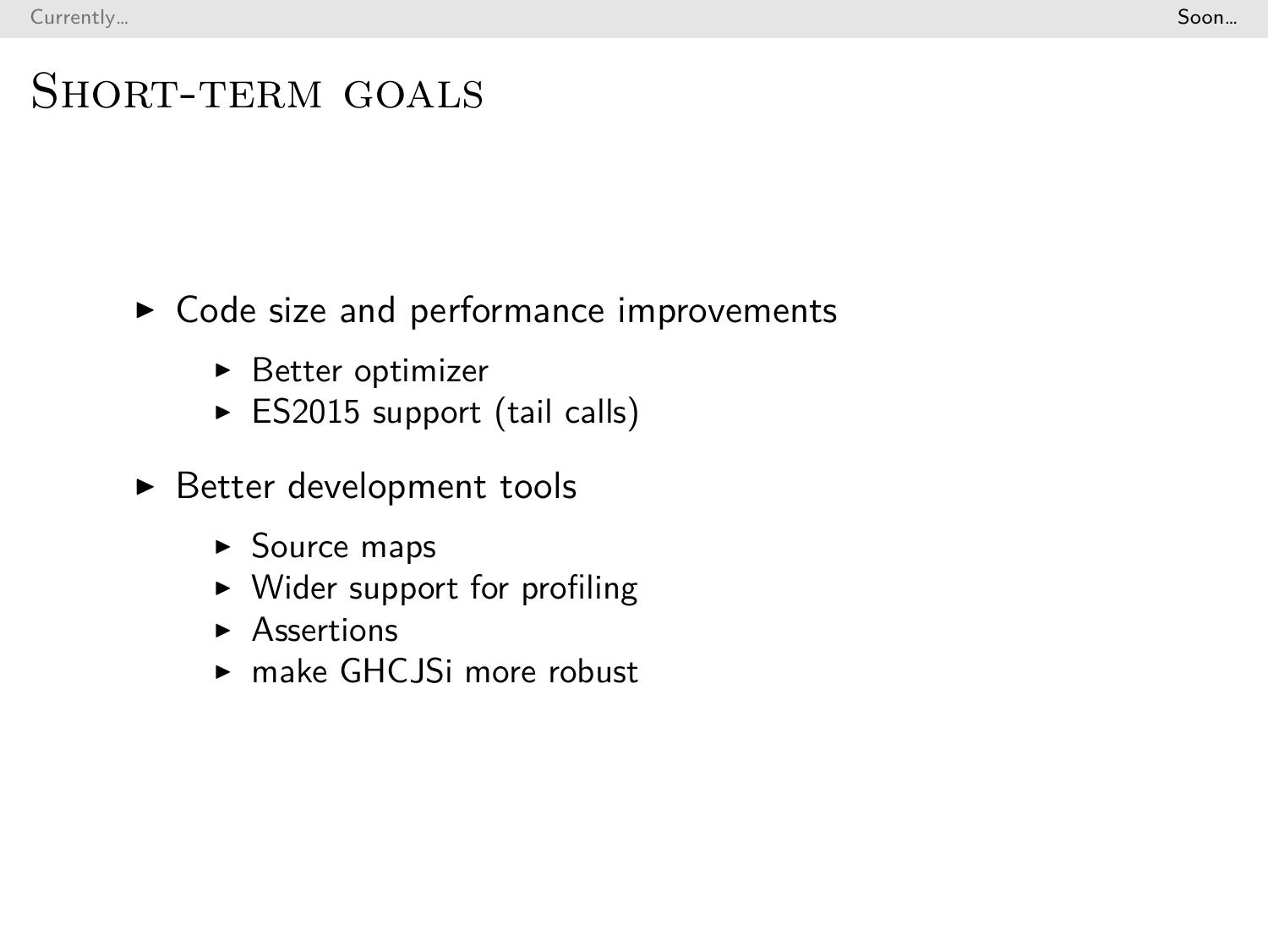#### LIMITATIONS OF THE GEN2 CODE GENERATOR

- ▶ Optimizer is slow and complicated
	- ▶ Adding rules tricky: rewrite untyped JavaScript (JMacro)
	- ▶ Generated code is hard to debug
- ▶ No flexibility in output naming, h\$ prefixes everywhere
- ▶ Impossible to trade features for code size or speed (drop threading for example)
- ▶ Cannot make use of new ES2015 features (tail calls!) since they're not supported everywhere

Reason: *JavaScript AST and data stored in the js\_o object files too close to the final JavaScript*

Solution: *Change AST, but a large performance hit when linking is unacceptable!*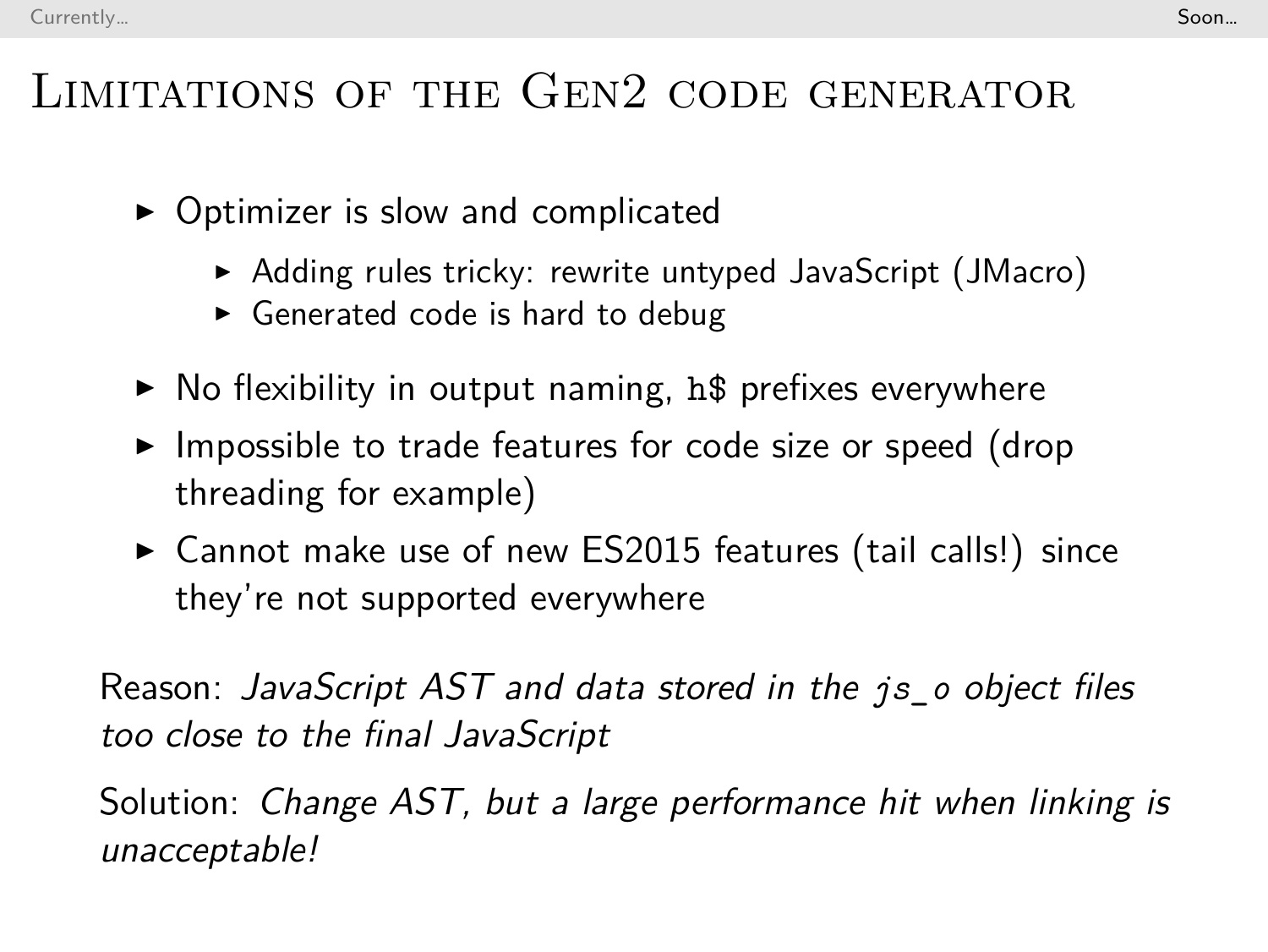#### Heaps of Thunks

▶ Haskell heap object

```
{ f: function, m: meta, d1: x, d2: y }
```
- ▶ Some data values represented directly as a *Number*, can be distinguished from thunks using JavaScript's typeof operator:
	- ▶ Bool
	- $\blacktriangleright$  Tnt.
	- $\blacktriangleright$  Char
	- ▶ Double
	- ▶ Word16
	- $\blacktriangleright$  enumerations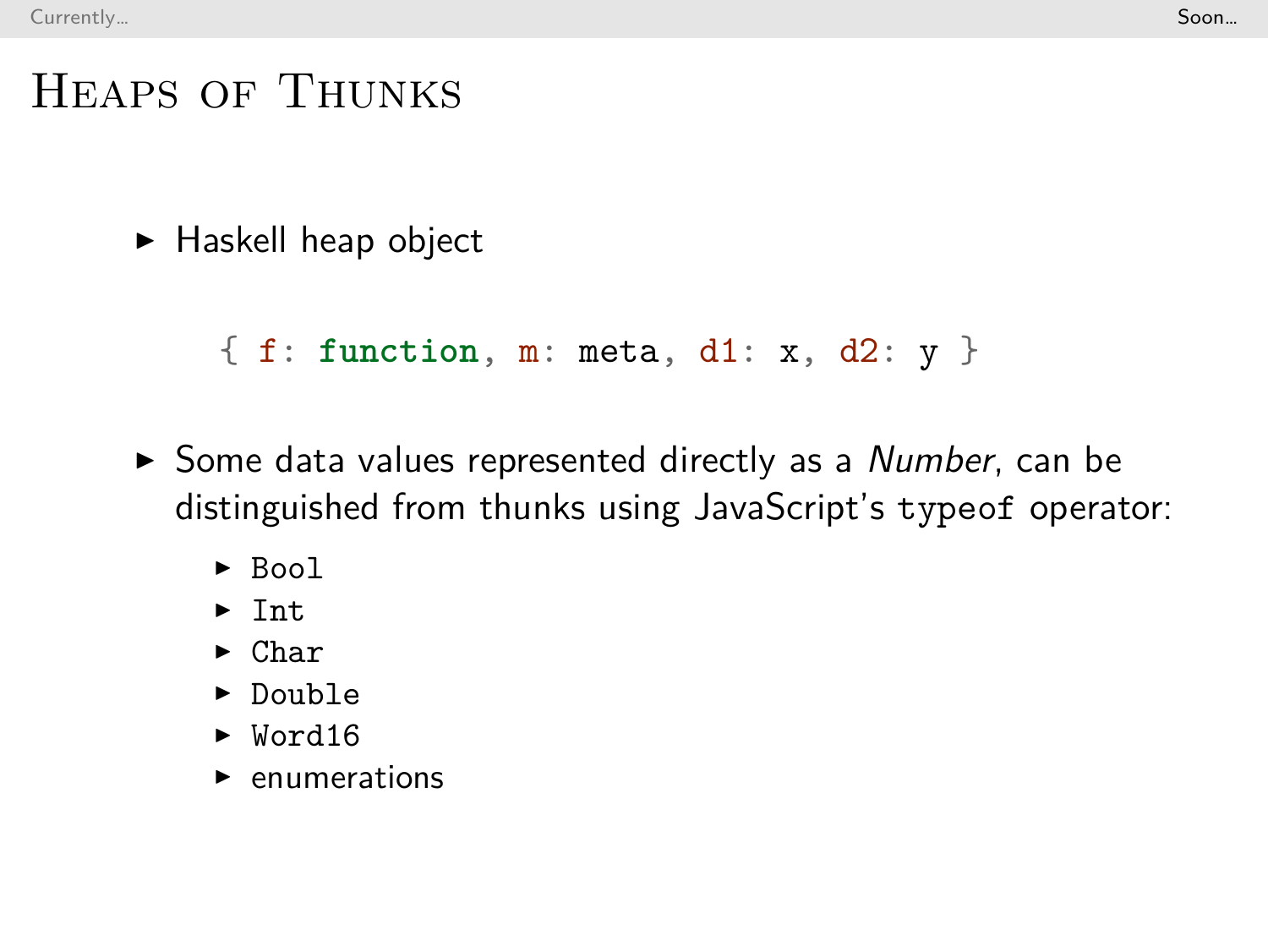### **THREADS**

```
function mainloop() {
  var thread, f;
  while((thread = scheduler()) == null)f = thread.nextCall;while(f := stop \&\&\; !endOfQuantum() ) {
      f = f();
   }
 }
}
```
Forces us to use global variables for arguments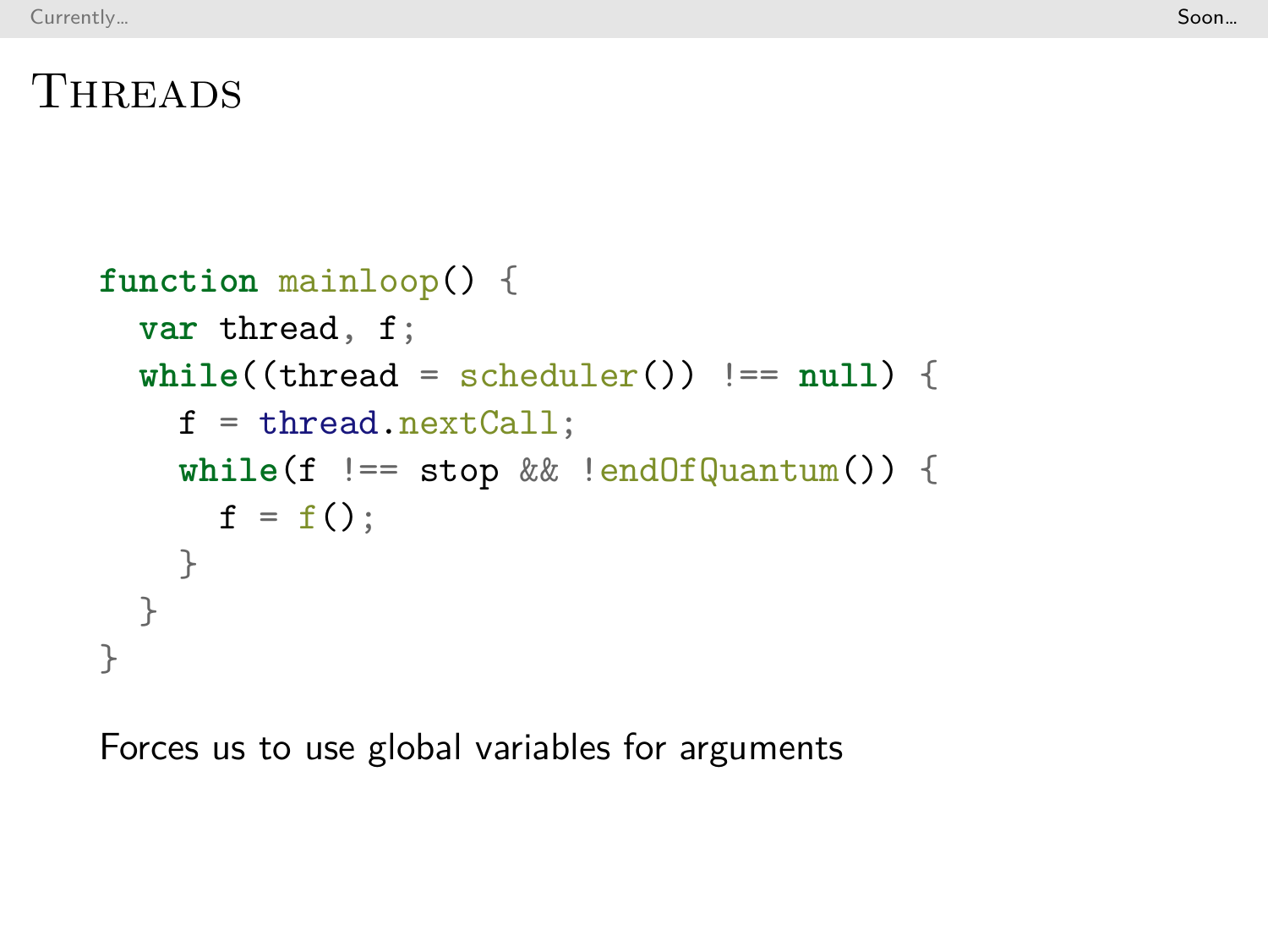#### FORCING A THUNK

- f :: Maybe  $a \rightarrow (a \rightarrow Bool)$  $\rightarrow$  Bool
- f x p = **case** x **of** Nothing -> False Just  $y \rightarrow p y$

```
function f(x, p) {
  var_x = reduce(x);\textbf{if}(\text{constructing}(\mathbf{x}) == 1)return false;
  } else {
    return apply1(p, x.d1);}
}
```

```
var x = arg1;var p = arg2;push(p, f1);return reduce(x);
}
function f1() {
  var_x = arg1;pop(); // pop f1
  var p = pop();
  \textbf{if}(\text{constructing}(\mathbf{x}) == 1)arg1 = false;
    return stack[sp];
  } else {
    return apply1(p, x.d1);}
```
**function** f() {

 $\mathcal{L}$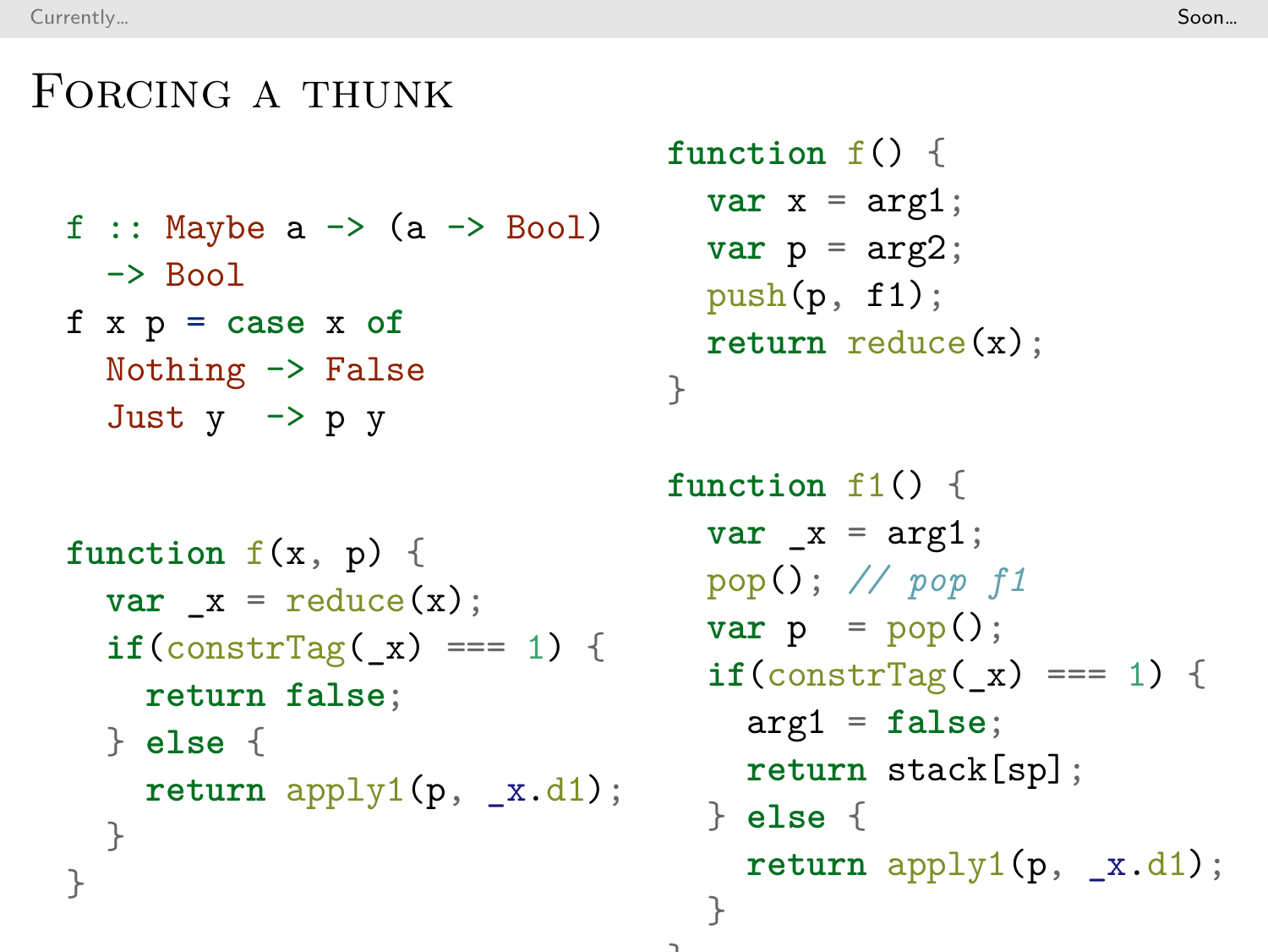}

#### ES2015 TAIL CALLS

```
function f() {
  var x = arg1;var p = arg2;push(p, f1);return reduce(x);
}
```

```
function f1() {
  var_x = arg1;pop(); // pop f1
  var p = pop();
  \textbf{if}(\text{constructing}(\_x) == 1)arg1 = false;
    return stack[sp];
  } else {
    return apply1(p, x.d1);}
```
ES2015:

**function** f(x, p) {  $push(p, f1);$ **return** reduce(x); }

```
function f1(x) {
  pop(); // pop f1
  var p = pop();
  \textbf{if}(\text{constructing}(\mathbf{x}) == 1)return stack[sp](false);
  } else {
    return apply1(p, x.d1);}
}
```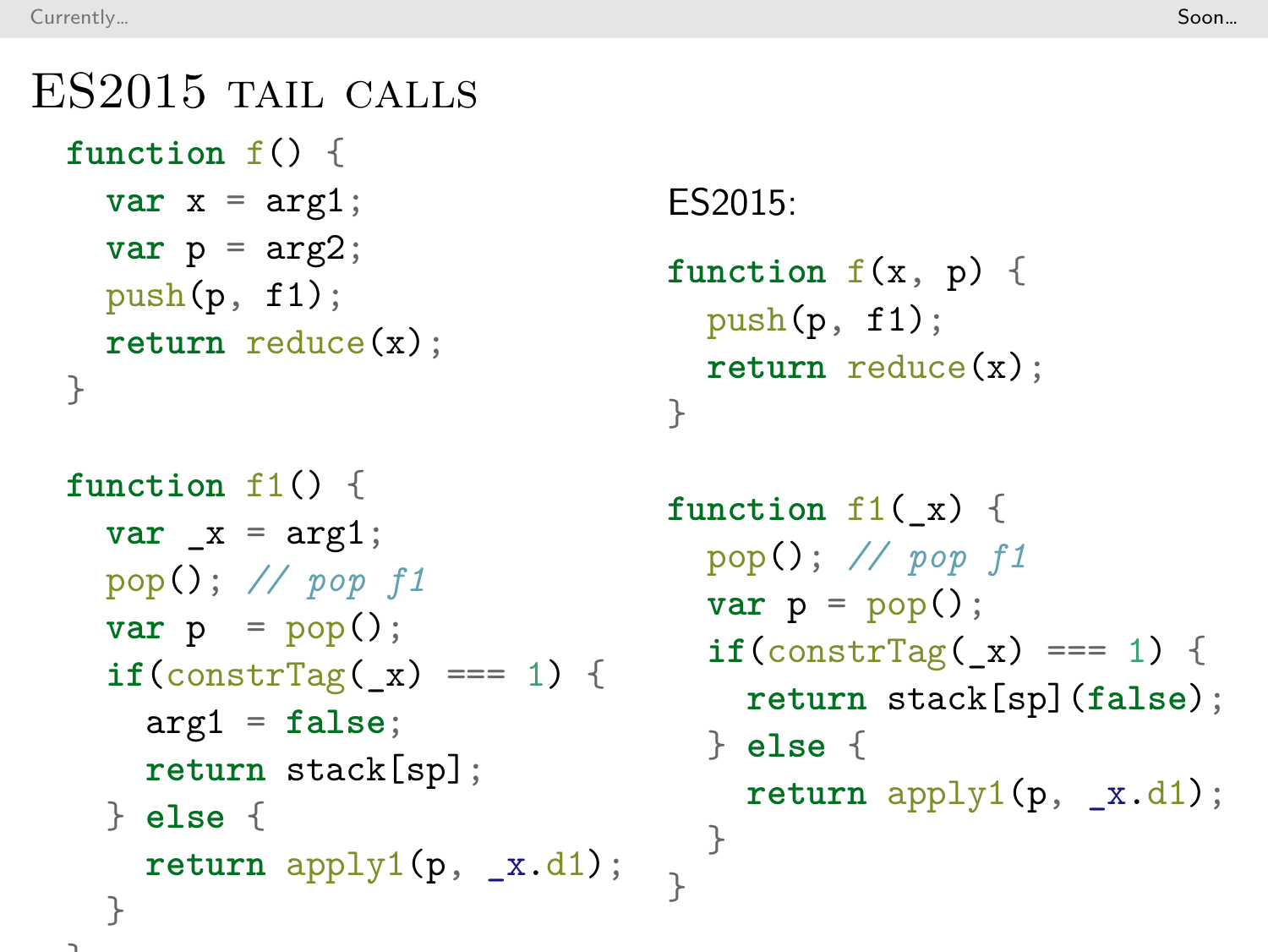# NEW CODE GENERATOR (TYR)

- ▶ Replaces JMacro based current generator (Gen2)
- ▶ Own AST, no more quasiquoter
- ▶ JavaScript with some extensions:
	- ▶ Source location annotations
	- ▶ Haskell calls
	- $\blacktriangleright$  Heap object construction / matching
	- ▶ Tuples
- ▶ Two Phase (delay CPS transformation)
	- 1. Non-preemptive threads
	- 2. Preemptive threads (after CPS)
- ▶ Simple type system for optimizer, AST linter and runtime assertions
	- ▶ int, number, heap object, unknown
- ▶ Flexible (re)naming of Haskell symbols
	- ▶ Keep track of origin of all generated names
	- ▶ Get rid of fixed h\$ prefixes
	- Module system support?